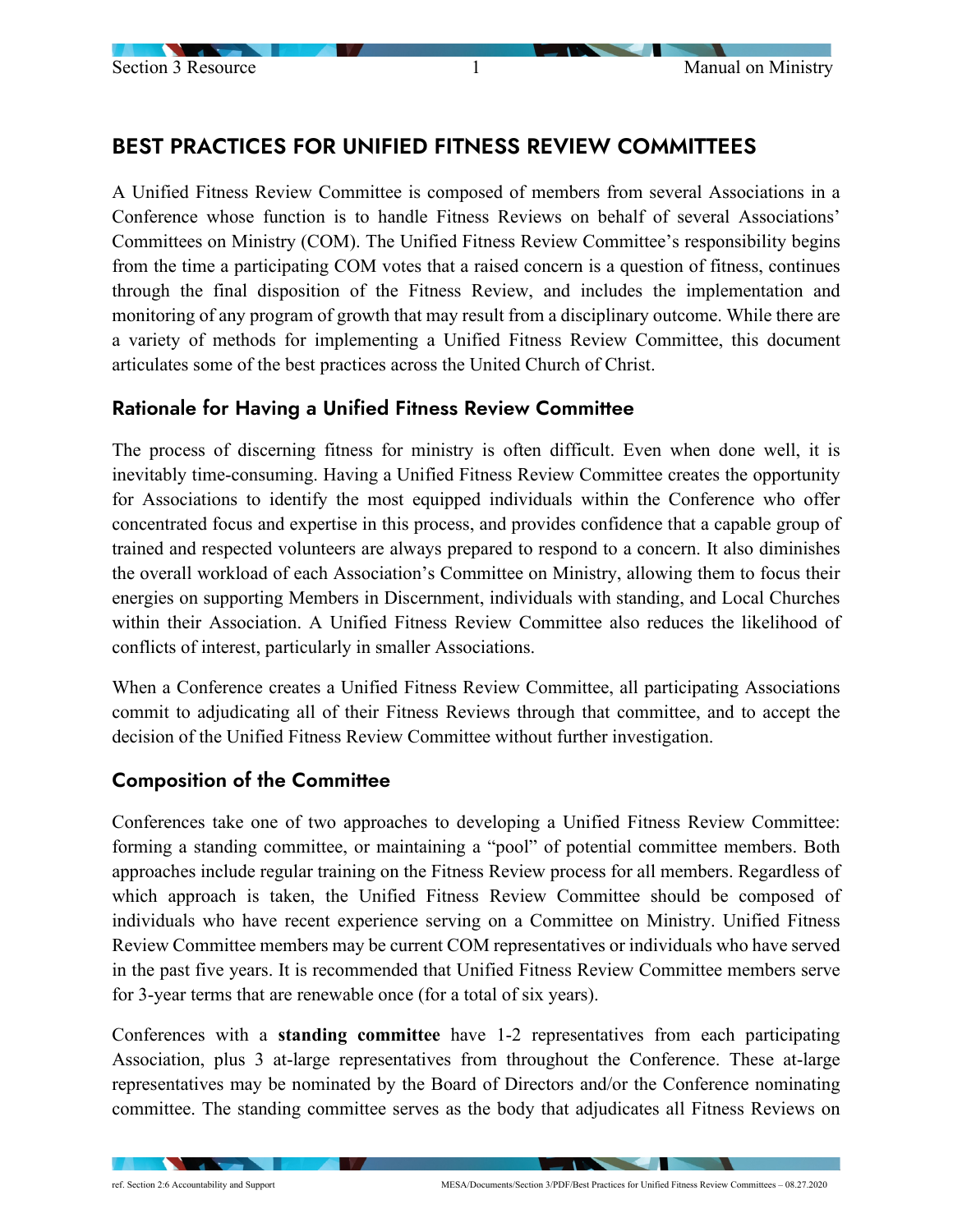behalf of the participating Associations' Committees on Ministry. Response Team members for Fitness Reviews are individuals who are not a part of the standing committee and do not adjudicate the review, but have experience in interviewing witnesses and interpreting the process of a Fitness Review to various individuals.

Conferences that take a **"pool" approach** have 4 representatives from each participating Association who are trained and ready to serve on a Unified Fitness Review Committee as needed. When there is a fitness concern, Conference staff and the Unified Fitness Review Committee chair select a representative sample number of members from the pool (typically 1 from each Association, and 2-3 at-large representatives) to serve on the adjudication team for the Fitness Review. Selection from the pool reflects clergy/laity balance, racial/ethnic/gender diversity, experience with the question of fitness being raised, lack of conflict of interest, availability, and other factors that may be relevant. Response Team members are selected from the remaining members of the pool and do not adjudicate the Fitness Review. Unified Fitness Review Committee members who have served on the adjudication team in one Fitness Review may serve as Response Team members in other Fitness Reviews, and vice versa.

A pool approach is most appropriate when multiple Fitness Reviews require a committee's attention, or when there is a strong desire for a Conference to increase its overall competency in the Fitness Review process by having many people trained and knowledgeable about the process.

### Staffing the Committee

The Unified Fitness Review Committee is staffed by either the Conference Minister or an Associate Conference Minister. In some Conferences, staff responsibility for the Unified Fitness Review Committee shifts between staff, depending on the Association where the individual under review holds standing. In other Conferences, one particular Conference staff person staffs all Fitness Reviews as part of their portfolio. The role of the staff person is to be attentive to the process itself, ensuring the Unified Fitness Review Committee acts in accordance with the Manual on Ministry and any additional Conference policies related to Fitness Reviews. In some cases, the Conference staff person also serves as the Process Guide or information liaison for the ministry setting. The Conference staff person's role is to explain and interpret the process of the Fitness Review and to advocate for the faithful implementation of that process. The Conference Minister or Associate Conference Minister has voice but no vote on the Unified Fitness Review Committee.

#### Relationship with the Committee on Ministry

In matters of fitness, a Unified Fitness Review Committee has the same authority as an Association Committee on Ministry. When a Conference develops a Unified Fitness Review Committee, all participating Associations covenant to:

• send all Fitness Review matters to the Unified Fitness Review Committee: and

**CONTRACTOR** 

 $\sim$